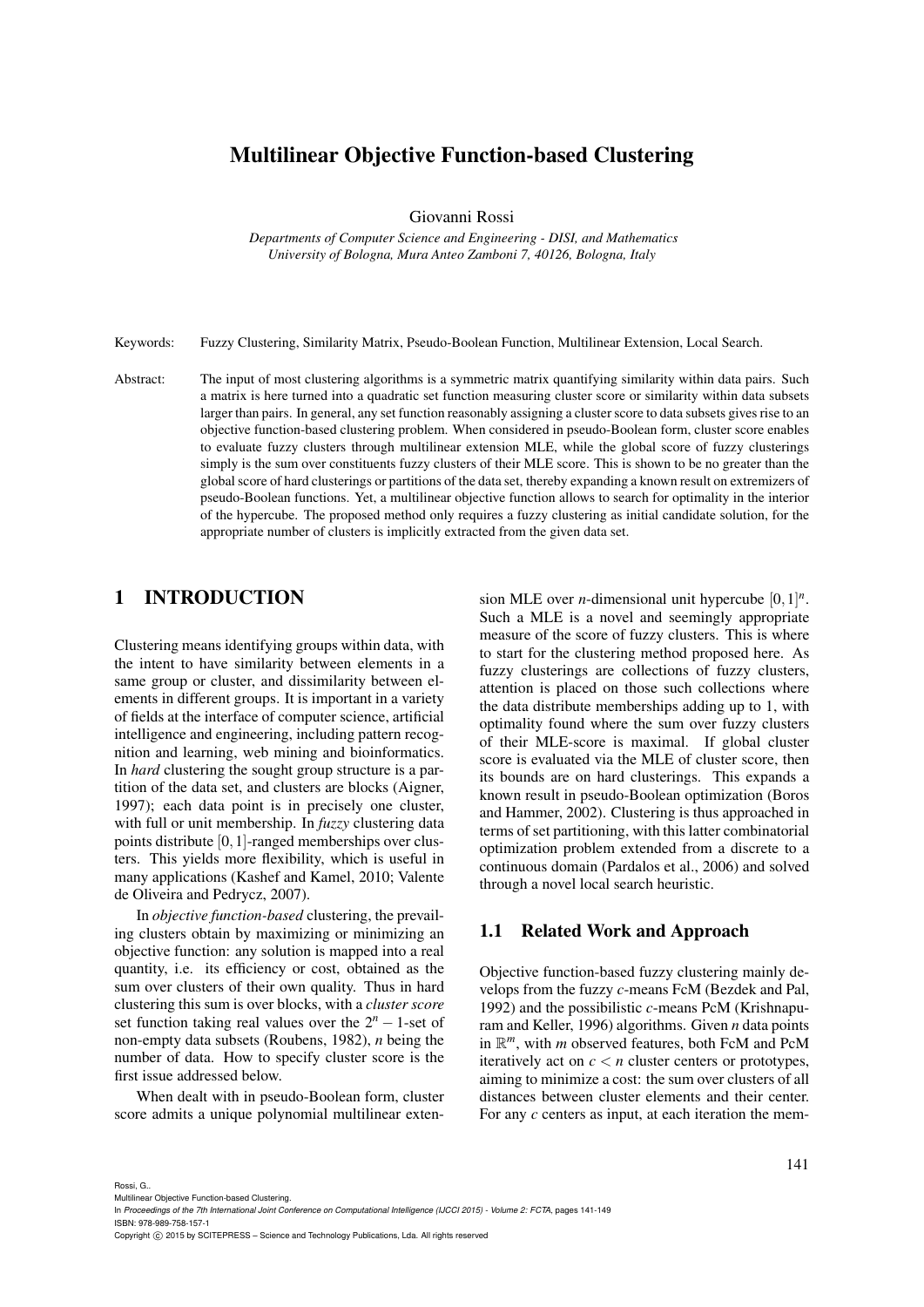berships of data to clusters is re-defined so to minimize the sum of (fuzzy) distances from centers, and next centers themselves are re-calculated so to minimize the sum of distances from (fuzzy) members. In FcM (but not in PcM) membership distributions over the *c* clusters add up to 1. The iteration stops when two consecutive fuzzy clusterings (specifying *c* centers and  $c \times n$  memberships) are sufficiently close (or coincide). This converges to a local minimum, and given non-convexity of the objective function, the choice of suitable initial cluster centers is crucial. Initial cluster centers have to be arbitrary, and it is harsh to assess whether *c* is a proper number of clusters for the given data set (Ménard and Eboueya, 2002). Much effort is thus devoted to finding the optimal number of clusters. One approach is to validate fuzzy clusterings obtained at different values of *c* by means of an index, and then selecting the value of *c* for the output that scored best on the index (Zahid et al., 2001). This validation may be integrated into the FcM iterations, yielding a validity-guided method (Bensaid et al., 1996). Main *cluster validity indices* are: classification entropy, partition coefficient, uniform data functional, compactness and separation criteria. They may be analyzed comparatively in terms membership distributions over clusters (Pal and Bezdek, 1995). A common idea is that clustering performance is higher the more distributions are concentrated, as this formalizes a non-ambiguous classification (Rezaee et al., 1998; Xie and Beni, 1991).

Recent clustering methods such as *neural gas* (Cottrell et al., 2006), *self organizing maps* (Wu and Chow, 2004), *vector quantization* (Lughofer, 2008; Du, 2010) and *kernel methods* (Shawe-Taylor and Cristianini, 2004) maintain special attention on finding the optimal number of clusters for the given data. In several classification tasks concerning protein structures, text documents, surveys or biological signals, an explicit metric vector space (i.e. R *<sup>m</sup>* above) is not available. Then, clustering may rely on *spectral methods*, where the  $\binom{n}{2}$  similarities within data pairs are the adjacency matrix of a weighted graph, and the (non-zero) eigenvalues and eigenvectors of the associated Laplacian are used for partitioning the data (or vertex) set. Specifically, the sought partition is to be such that lightest edges have endpoints in different blocks, whereas heaviest edges have both endpoints in a same block. Although spectral clustering focuses on hard rather than fuzzy models, still it displays some analogy with the local search method detailed below, as in both cases full membership of data points in prevailing clusters is decided in a single step. In fact, spectral methods mostly focus on some first  $c < n$  eigenvalues (in increasing order) (von Luxburg et al., 2008; Ng et al., 2002), thus constraining the number of clusters. Here, such a constraint is possible as well, although with suitable candidate solution the proposed local search autonomously finds an optimal (unrestricted) number of clusters.

Clustering is here approached by firstly quantifying the cluster score of every non-empty data subset, and secondly in terms of the associated set partitioning combinatorial optimization problem (Korte and Vygen, 2002). Cluster score thus is a set function or, geometrically, a point in  $\mathbb{R}^{2^n-1}$ , and rather than measuring a cost (or sum of distances) to be minimized (see above), it measures a worth to be maximized. The idea is to quantify, for every data subset, both internal similarity and dissimilarity with respect to its complement. This resembles the *"collective notion of similarity"* in information-based clustering (Slonim et al., 2005). Objective function-based clustering intrisically relies on the assumption that every data subset has an associated real-valued worth (or, alternatively, a cost). A main novelty proposed below is to deal with both hard and fuzzy clusters at once by means of the pseudo-Boolean form of set functions. In order to have the same input as in many clustering algorithms, the basic cluster score function provided in the next section obtains from a given similarity matrix, and has polynomial MLE of degree 2 (Boros and Hammer, 2002, pp. 157, 162). This also keeps the computational burden at a seemingly reasonable level.

## 2 CLUSTER SCORE

Given data set  $N = \{1, \ldots, n\}$ , the input of most clustering algorithms (Xu and Wunsch, 2005) is a symmetric similarity matrix  $S \in [0,1]^{n \times n}$ , with  $S_{ij}$  quantifying similarity within data pairs  $\{i, j\} \subset N$ . If data points belong to a Euclidean space, i.e.  $N \subset \mathbb{R}^m$ , then similarities  $S_{ij} = 1 - d(i, j)$  may obtain through a normalized distance  $d : N \times N \rightarrow [0,1]$ . Not only pairs but also any data subset  $A \subseteq N$  may have a measurable internal similarity (and, possibly, dissimilarity with respect to its complement  $A^c = N \setminus A$ ), interpreted as its score  $w(A)$  as a cluster. How to specify set function *w<sup>S</sup>* from given matrix *S* is addressed hereafter.

For  $2^N = \{A : A \subseteq N\}$ , collection  $\{\zeta(A, \cdot) : A \in 2^N\}$ is a linear basis of the vector space  $\mathbb{R}^{2^n}$  of realvalued functions *w* on  $2^N$ , where  $\zeta : 2^N \times 2^N \to \mathbb{R}$ is the element of the incidence algebra (Rota, 1964; Aigner, 1997) of Boolean lattice  $(2^N, \cap, \cup)$  defined by  $\zeta(A,B) = 1$  if  $B \supseteq A$  and  $\zeta(A,B) = 0$  if  $B \supseteqeq A$ . That is, the zeta function. Any *w* corresponds to linear combi $m(XB) = \sum_{A \in 2^N} \mu^w(A) \zeta(A, B) = \sum_{A \subseteq B} \mu^w(A)$  for all  $B \in 2^N$ , with Möbius inversion  $\mu^w : 2^N \to \mathbb{R}$  given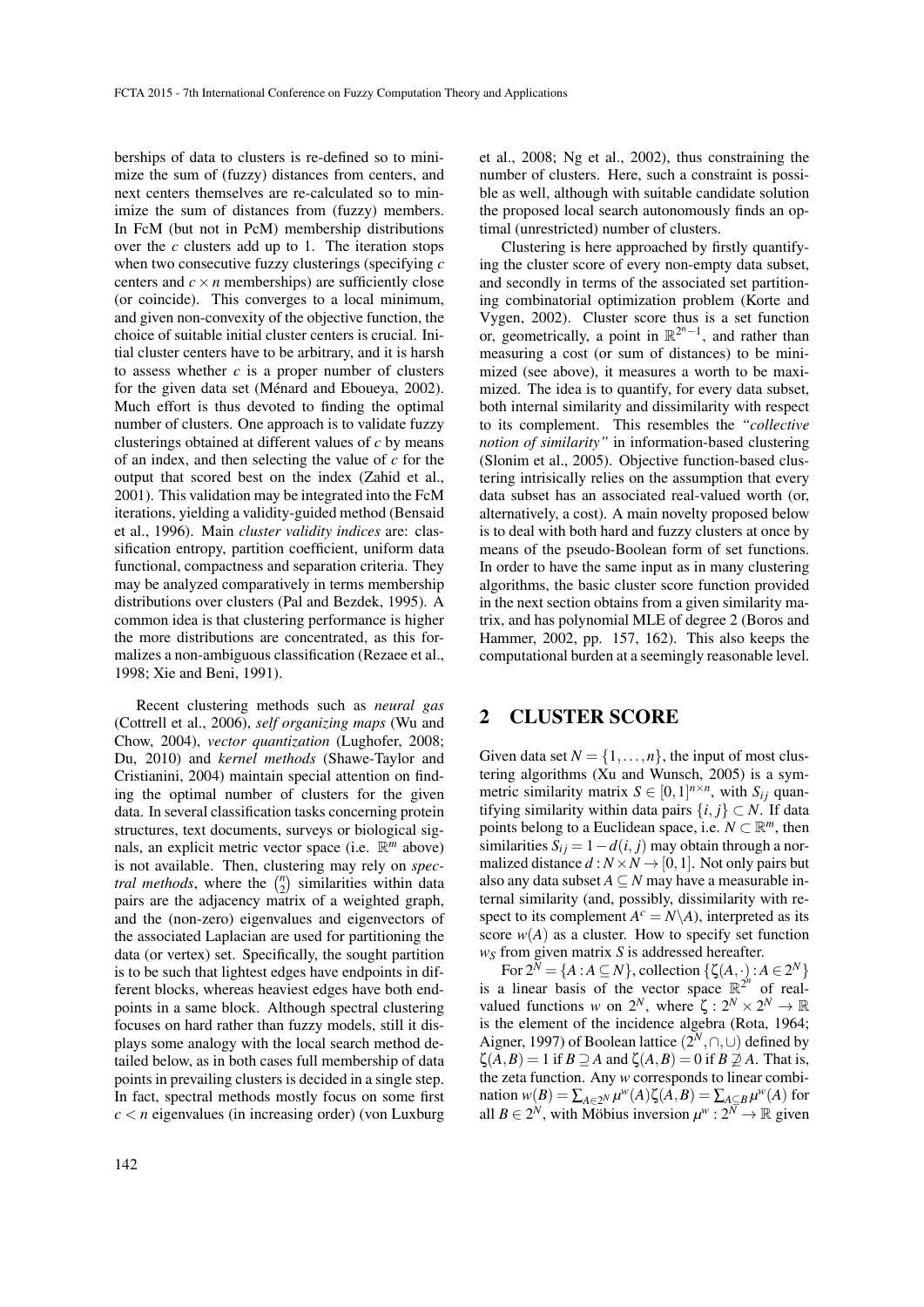by (note that  $\subset$  denotes strict inclusion)  $\mu^w(A)$  =  $= \sum_{B \subseteq A} (-1)^{|A \setminus B|} w(B) \, (\text{with } \zeta(B,A) = (-1)^{|A \setminus B|}),$  $=\overline{w(A)} - \sum_{B \subset A} \mu^w(B)$  (recursion, with  $w(0) = 0$ ). This combinatorial *"analog of the fundamental theorem of the calculus"* (Rota, 1964) yields the unique  $MLE f^{w}$ :  $[0, 1]^{n} \rightarrow \mathbb{R}$  of *w*, with values  $w(B)$  =

$$
=f^{w}(\chi_{B}) = \sum_{A \in 2^{N}} \left(\prod_{i \in A} \chi_{B}(i)\right) \mu^{w}(A) = \sum_{A \subseteq B} \mu^{w}(A)
$$
  
on vertices, and  $f^{w}(q) = \sum \left(\prod q_{i}\right) \mu^{w}(A)$  (1)

on vertices, and  $f^w(q) = \sum$  $\sum_{A\in 2^N} \bigg(\prod_{i\in A}$ *i*∈*A*

on any point  $q = (q_1, \ldots, q_n) \in [0,1]^n$ . Conventionally,  $\prod_{i \in \emptyset} q_i := 1$  (Boros and Hammer, 2002, p. 157).

A *quadratic* MLE is a polynomial of degree 2, i.e.  $\mu^w(A) = 0$  if  $|A| > 2$ . Geometrically, this means that *w* is a point in a  $\binom{n+1}{2}$ -dimensional vector (sub)space, i.e.  $w \in \mathbb{R}^{\binom{n+1}{2}}$ , as all its  $2^n - 1$  values are determined by the values taken by  $\mu^w$  on the *n* singletons and on the  $\binom{n}{2}$  pairs (with  $n + \binom{n}{2} = \binom{n+1}{2}$ ). Similarity matrix S factually has only  $\binom{n}{2}$  valid entries (see below), and trying to exploit them beyond a quadratic form for cluster score *w* seems clumsy. Also, *S* is intended precisely to measure such a score  $S_{ij}$  for all  $\binom{n}{2}$  data pairs. The sought quadratic cluster score function *w* is thus already defined on such pairs, i.e.  $w({i, j}) = S_{ij}$  for all  ${i, j} \in 2^N$ . How to assign scores  $w({i})$  to singletons  ${i}$ ,  $i \in N$  seems a more delicate matter. If such scores are set equal to the *n* entries  $S_{ii} = 1$  along the main diagonal, then Möbius inversion  $\mu^w$  takes values  $\mu^w({i}) = 1$  on singletons and  $\mu^w({i, j}) = S_{ij} - S_{ii} - S_{jj} < 0$  on pairs (while  $\mu^w(A) = 0$  for  $1 \neq |A| \neq 2$ ). This is a sufficient (but not necessary) condition for sub-additivity, i.e.  $w(A \cup B) - w(A) - w(B) \le 0$  for all *A*, *B* ∈ 2<sup>*N*</sup> such that  $A \cap B = \emptyset$ . Then, the trivial partition where each data point is a singleton block is easily checked to be optimal. On the other hand, setting  $w({i}) = 0$  for all  $i \in N$  yields a Möbius inversion with values  $\mu^w(A) \geq 0$ for all  $A \in 2^N$ , and this is sufficient (but not necessary) for super-additivity, i.e.  $w(A \cup B) - w(A) - w(B) \ge 0$ for all  $A, B \in 2^N$  with  $A \cap B = \emptyset$ . Then, it becomes optimal (and again trivial) to place all *n* data points into a unique grand cluster. An interesting alternative to these two unreasonable situations seems to be

$$
w({i}) = \frac{1}{2} - \frac{1}{2(n-1)} \sum_{l \in N \setminus i} S_{il} = \sum_{l \in N \setminus i} \frac{1 - S_{il}}{2(n-1)}.
$$

In this way, 1−*Sil* quantifies diversity between *i* ∈ *N* and  $l \in N \backslash i$ , which must be equally shared among them. The cluster score of singleton  $\{i\}$  then is the average of such *n* − 1 diversities  $\frac{1-S_{il}}{2}$ , *l* ∈ *N*\*i* collected

by *i*. Mobius inversion takes values  $\mu^w({i}) = w({i})$ on singletons and, recursively,

$$
\mu^w(\{i,j\}) = \frac{nS_{ij} - 1}{n-1} - \sum_{l \in N \setminus \{i,j\}} \frac{2 - (S_{il} + S_{jl})}{2(n-1)}
$$

on pairs. Note that the cluster score  $w(A)$  of any  $A \in 2^N$  does not depend on those  $\binom{n-a}{2}$  entries  $S_{ll}$ <sup>*n*</sup> of matrix *S* such that  $l, l' \in A^c$ , where  $a = |A|$ .

In particular, if  $S_{ij} = 1$  for  $i \in A, j \in A \setminus i$  and  $S_{il} = 0$ for  $i \in A, l \in A^c$ , then  $w(A) = \frac{a(a^2 - 3a + n + 1)}{2(n-1)} =$ 

$$
= a \cdot \frac{n-a}{2(n-1)} + {a \choose 2} \cdot \left(1 - \frac{n-a}{n-1}\right)
$$
, with

 $w(A) = \frac{1}{2}, 1, \ldots, \frac{n^2 - 4n + 5}{2}, \binom{n}{2}$  for  $a = 1, 2, \ldots, n - 1, n$ . In terms of spectral clustering (see above), the corresponding adjacency matrix identifies a subgraph spanned by vertex subset *A* which is a clique, and where all edges have maximum weight, i.e. 1, with remarkable implications for the eigenvalues of the normalized Laplacian; see (Schaeffer, 2007, p. 42).

This quadratic *w*, obtained from given similarity matrix *S*, is conceived as the main example of a cluster score function. Multilinear objective functionbased clustering deals with generic set functions, possibly non-quadratic, but reasonably measuring a cluster score of data subsets. In fact, the MLE (1) of set functions *w* is where to start for the investigation proposed in the remainder of this work. In view of the rich literature on pseudo-Boolean methods (Crama and Hammer, 2011), the MLE of cluster score appears very suitable for evaluating fuzzy clusters, especially in that established definitions of neighborhood and derivative may be expanded to fit the broader setting formalized in the sequel. Specifically, while the *n* variables of traditional pseudo-Boolean functions range each in [0, 1], the *n* variables of the novel near-Boolean form (Rossi, 2015) considered here range each in a  $2^{n-1} - 1$ -dimensional unit simplex. The reason for this is the purpose to use the MLE of cluster score for evaluating not only fuzzy clusters, but also and most importantly fuzzy clusterings, which are collections  $q^1, \ldots, q^m \in [0,1]^n$  of fuzzy clusters, and thus global score is quantifiable as  $\sum_{1 \leq k \leq m} f^w(q^k)$ . In this respect, note that PcM algorithms allow for membership distributions adding up to quantities  $< 1$  (see above) for handling outliers. These shall be placed each in a singleton block of the partition found here via gradient-based local search. Therefore, membership distributions are like in FcM methods, i.e. ranging in a  $2^{n-1} - 1$ -dimensional unit simplex.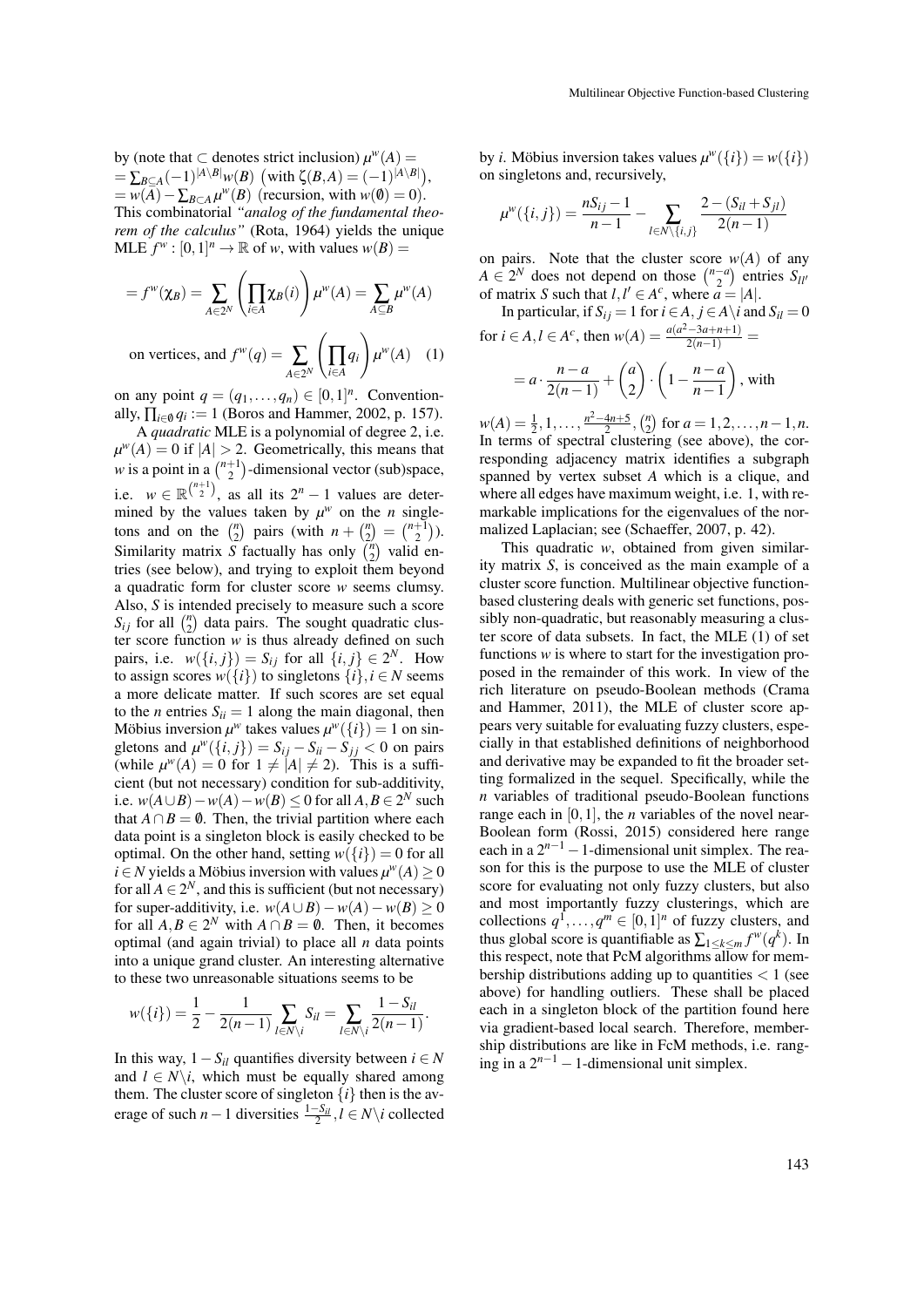## 3 FUZZY CLUSTERING

A fuzzy clustering is a *m*-set  $q^1, \ldots, q^m \in [0,1]^n$  of fuzzy clusters, with  $(q_i^1, \ldots, q_i^m)$  being *i*'s membership distribution. The  $2^{n-1}$ -set of subsets containing each *i* ∈ *N* is  $2_i^N = \{A : i \in A \in 2^N\}$ , and  $\Delta_i =$  $\mathbb{E}\left\{\left(q_{i}^{A_{1}}, \ldots, q_{i}^{A_{2^{n-1}}}\right)\in \mathbb{R}_{+}^{2^{n-1}}: \sum_{1\leq k\leq 2^{n-1}}q_{i}^{A_{k}}=1\right\}$ identifies the corresponding  $2^{n-1} - 1$ -dimensional unit simplex, where  $\{A_1, \ldots, A_{2^{n-1}}\} = 2_i^N$  and  $q_i \in \Delta_i$ . Definition 1. *A fuzzy cover q specifies, for each data point i* ∈ *N, a membership distribution over the*  $2^{n-1}$  *data subsets*  $A \in 2^{N}$  *containing it. Hence*  $q = (q_1, \ldots, q_n) \in \Delta_N$ , where  $\Delta_N = \times_{1 \leq i \leq n} \Delta_i$ .

Equivalently,  $\mathbf{q} = \{q^A : 0 \neq A \in 2^N, q^A \in [0,1]^n\}$ is a  $2^n - 1$ -set whose elements  $q^A = (q_1^A, \dots, q_n^A)$  are *n*-vectors corresponding to non-empty data subsets  $\emptyset \neq A \in 2^N$  and specifying a membership  $q_i^A$  for each  $i \in N$ , with  $q_i^A \in [0,1]$  if  $i \in A$  while  $q_j^A = 0$  if  $j \in A^c$ . Fuzzy covers thus generalize traditional fuzzy clusterings, as these latter are commonly intended as collections  $\{q^1, \ldots, q^m\}$  as above where, in addition, for every fuzzy cluster  $q^k$  the associated data subset implicitly is  $\{i : q_i^k > 0\}$ . Conversely, fuzzy covers allow for situations where  $0 < |\{i : q_i^A > 0\}| < |A|$  for some  $0 \neq A \in 2^N$ , although an *exactness* condition introduced below shows that such cases may be ignored.

Fuzzy covers being collections of points in  $[0,1]^n$ , and the MLE  $f^w$  of *w* allowing precisely to evaluate such points, the global score  $W(\mathbf{q})$  of any  $\mathbf{q} \in \Delta_N$  is the sum over all its elements  $q^A$ ,  $A \in 2^N$  of their own score as quantified by  $f^w$  (see (1)). That is,

$$
W(\mathbf{q}) = \sum_{A \in 2^N} f^w(q^A) = \sum_{A \in 2^N} \left[ \sum_{B \subseteq A} \left( \prod_{i \in B} q_i^A \right) \mu^w(B) \right],
$$
  
or 
$$
W(\mathbf{q}) = \sum_{A \in 2^N} \left[ \sum_{B \supseteq A} \left( \prod_{i \in A} q_i^B \right) \right] \mu^w(A).
$$
 (2)

**Example 2.** *For*  $N = \{1, 2, 3\}$ *, consider cluster scores*  $w({1}) = w({2}) = w({3}) = 0.2, w({1,2}) = 0.8$  $w({1,3}) = 0.3, w({2,3}) = 0.6, w(N) = 0.7$ . Mem*bership distributions of data points*  $i = 1,2,3$  *over* subsets  $2_i^N$  are denoted by  $q_1 \in \Delta_1, q_2 \in \Delta_2, q_3 \in \Delta_3$ ,

$$
q_1 = \left(\begin{array}{c} q_1^1 \\ q_1^{12} \\ q_1^1 \\ q_1^N \end{array}\right), q_2 = \left(\begin{array}{c} q_2^2 \\ q_2^{12} \\ q_2^{23} \\ q_2^N \end{array}\right), q_3 = \left(\begin{array}{c} q_3^3 \\ q_3^{13} \\ q_3^{23} \\ q_3^N \end{array}\right).
$$

*If*  $\hat{q}_1^{12} = \hat{q}_2^{12} = 1$ , then any membership  $q_3 \in \Delta_3$  yields  $w({1,2}) + (q_3^3 + q_3^{13} + q_3^{23} + q_3^{N})w^{\prime\prime}({3}) =$ 

 $= w({1,2}) + w({3}) = 1$ *. This means that there is a continuum of fuzzy covers achieving maximum score:*  $W(\hat{q}_1, \hat{q}_2, q_3) = 1$  *independently from q<sub>3</sub>. In order to* 

*select the one*  $\hat{\boldsymbol{q}} = (\hat{q}_1, \hat{q}_2, \hat{q}_3)$  *where*  $\hat{q}_3^3 = 1$ *, attention must be placed only on exact ones, defined hereafter.*

For any two fuzzy covers  $\mathbf{q} = \{q^A : \mathbf{0} \neq A \in 2^N\}$ and  $\hat{\mathbf{q}} = \{ \hat{q}^A : \mathbf{0} \neq A \in 2^N \}$ , define  $\hat{\mathbf{q}}$  to be a *shrinking* of **q** if there is a subset *A*, with  $\sum_{i \in A} q_i^A > 0$ , such that

$$
\begin{aligned}\n\hat{q}_i^B &= \begin{cases}\nq_i^B & \text{if } B \not\subseteq A \\
0 & \text{if } B = A\n\end{cases} \text{ for all } B \in 2^N, i \in N, \\
\sum_{B \subset A} \hat{q}_i^B &= q_i^A + \sum_{B \subset A} q_i^B \text{ for all } i \in A.\n\end{cases}\n\end{aligned}
$$

In words, a shrinking reallocates the whole membership mass  $\sum_{i \in A} q_i^A > 0$  from  $A \in 2^N$  to all proper subsets  $B \subset A$ , involving all and only those data points *i* ∈ *A* with strictly positive membership  $q_i^A > 0$ .

**Definition 3.** *Fuzzy cover*  $q \in \Delta_N$  *is exact as long as*  $W(q) \neq W(q)$  *for all shrinkings*  $\hat{q}$  *of*  $q$ *.* 

**Proposition 4.** *If*  $q$  *is exact, then for all*  $A \in 2^N$ 

$$
|\{i \in A : q_i^A > 0\}| \in \{0, |A|\}.
$$

*Proof.* For  $0 \subset A^+(q) = \{ i : q_i^A > 0 \} \subset A \in 2^N$ , with  $\alpha = |A^+(\mathbf{q})| > 1$ , notice that

$$
f^{w}(q^{A}) = \sum_{B \subseteq A^{+}(\mathbf{q})} \left( \prod_{i \in B} q_{i}^{A} \right) \mu^{w}(B).
$$
 Let shrinking  $\hat{\mathbf{q}}$ ,

with  $\hat{q}^{B'} = q^{B'}$  if  $B' \notin 2^{A^+(q)}$ , satisfy conditions

$$
\sum_{B \in 2_i^N \cap 2^{A^+(q)}} \hat{q}_i^B = q_i^A + \sum_{B \in 2_i^N \cap 2^{A^+(q)}} q_i^B \text{ for all } i \in A^+(\mathbf{q})
$$

and 
$$
\prod_{i\in B} \hat{q}_i^B = \prod_{i\in B} q_i^B + \prod_{i\in B} q_i^A
$$
 for all  $B \in 2^{A^+(q)}, |B| > 1$ .

These are  $2^{\alpha} - 1$  equations with  $\sum_{1 \le k \le \alpha} k {(\alpha) \choose k} > 2^{\alpha}$ variables  $\hat{q}_i^B$ ,  $B \subseteq A^+(\mathbf{q})$ . Thus there is a continuum of solutions, each providing precisely a shrinking  $\hat{q}$ 

where 
$$
\sum_{B \in 2^{A^+(q)}} f^w(\hat{q}^B) = f^w(q^A) + \sum_{B \in 2^{A^+(q)}} f^w(q^B).
$$

 $\Box$ 

This entails that  $q$  is not exact.

For given *w*, the global score of any fuzzy cover also attains on many fuzzy clusterings. This justifies the following (in line with standard terminology).

Definition 5. *Fuzzy clusterings are exact covers.*

The global score of any fuzzy clustering is shown below to also attain on some hard clustering, thereby expanding a result on extremizers of pseudo-Boolean functions (Boros and Hammer, 2002, p. 163).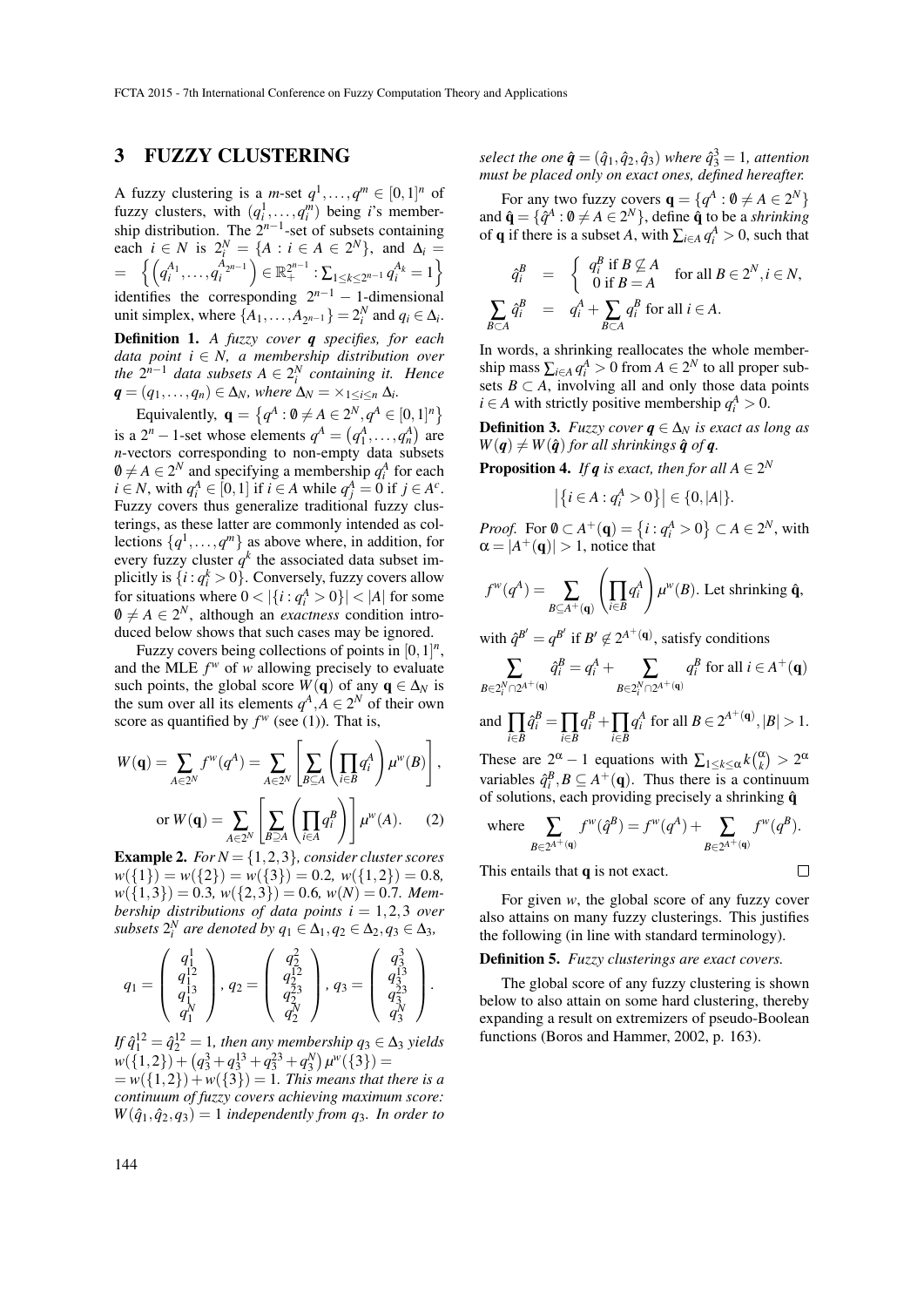## 4 HARD CLUSTERING

Hard clusterings or partitions of *N* (Aigner, 1997) are fuzzy clusterings where  $q_i^A \in \{0, 1\}$  for all  $A \in 2^N$  and all  $i \in A$ . Among the maximizers of any objective function *W* as above there always exist fuzzy clusterings  $(q_1,...,q_n) \in \Delta_N$  such that  $q_i \in ex(\Delta_i)$  for all  $i \in N$ , where  $ex(\Delta_i)$  denotes the  $2^{n-1}$ -set of extreme points of  $\Delta_i$ . For  $\mathbf{q} \in \Delta_N$ ,  $i \in N$ , let  $\mathbf{q} = q_i | \mathbf{q}_{-i}$ , with *q*<sub>*i*</sub> ∈  $\Delta$ *i* and  $\mathbf{q}_{-i}$  ∈  $\Delta$ <sub>*N*\*i*</sub> =  $\times$  *j*∈*N*\*i*  $\Delta$ *j*. Then, for any *w*,

$$
W(\mathbf{q}) = \sum_{A \in 2_i^N} f^w(q^A) + \sum_{A' \in 2^N \setminus 2_i^N} f^w(q^{A'}) =
$$
  
= 
$$
\sum_{A \in 2_i^N} \sum_{B \subseteq A \setminus i} \left( \prod_{j \in B} q_j^A \right) \left( q_i^A \mu^w(B \cup i) + \mu^w(B) \right) +
$$
  
+ 
$$
\sum_{A' \in 2^N \setminus 2_i^N} \sum_{B' \subseteq A'} \left( \prod_{j' \in B'} q_{j'}^{A'} \right) \mu^w(B')
$$

at all  $\mathbf{q} \in \Delta_N$  and for all  $i \in N$ . Now define

$$
W_i(q_i|\mathbf{q}_{-i}) = \sum_{A \in 2_i^N} q_i^A \left[ \sum_{B \subseteq A \setminus i} \left( \prod_{j \in B} q_j^A \right) \mu^w(B \cup i) \right],
$$
  

$$
W_{-i}(\mathbf{q}_{-i}) = \sum_{A \in 2_i^N} \left[ \sum_{B \subseteq A \setminus i} \left( \prod_{j \in B} q_j^A \right) \mu^w(B) \right] +
$$
  

$$
+ \sum_{A' \in 2^N \setminus 2_i^N} \left[ \sum_{B' \subseteq A'} \left( \prod_{j' \in B'} q_{j'}^{A'} \right) \mu^w(B') \right],
$$

 $y$ ielding  $W(\mathbf{q}) = W_i(q_i|\mathbf{q}_{-i}) + W_{-i}(\mathbf{q}_{-i}).$  (3) **Proposition 6.** *For all*  $q \in \Delta_N$ *, there are*  $q, \overline{q} \in \Delta_N$ 

such that 
$$
\begin{cases} (i) W(\underline{q}) \leq W(q) \leq W(\overline{q}) \text{ and,} \\ (ii) q_i, \overline{q}^i \in ex(\Delta_i) \text{ for all } i \in N. \end{cases}
$$

*Proof.* For all  $i \in N$  and  $\mathbf{q}_{-i} \in \Delta_{N \setminus i}$ , define  $w_{\mathbf{q}_{-i}}$ :  $2_i^N \to \mathbb{R}$  by

$$
w_{\mathbf{q}_{-i}}(A) = \sum_{B \subseteq A \backslash i} \left( \prod_{j \in B} q_j^A \right) \mu^w(B \cup i). \tag{4}
$$

Let  $\mathbb{A}_{\mathbf{q}_{-i}}^+$  = arg max  $w_{\mathbf{q}_{-i}}$  and  $\mathbb{A}_{\mathbf{q}_{-i}}^-$  = arg min  $w_{\mathbf{q}_{-i}}$ , noting that  $\mathbb{A}_{\mathbf{q}_{-i}}^+ \neq \emptyset \neq \mathbb{A}_{\mathbf{q}_{-i}}^-$  at all  $\mathbf{q}_{-i}$ . Most importantly,

$$
W_i(q_i|\mathbf{q}_i) = \sum_{A \in 2_i^N} \left( q_i^A \cdot w_{\mathbf{q}_{-i}}(A) \right) = \langle q_i, w_{\mathbf{q}_{-i}} \rangle, \quad (5)
$$

where  $\langle \cdot, \cdot \rangle$  denotes scalar product. Thus for given membership distributions of all  $j \in N \setminus i$ , global score is affected by *i*'s membership distribution through a scalar product. In order to maximize (or minimize) *W* by suitably choosing  $q_i$  for given  $\mathbf{q}_{-i}$ , the whole

of *i*'s membership mass must be placed over  $\mathbb{A}_{\mathbf{q}_{-i}}^+$  (or  $\mathbb{A}_{\mathbf{q}_{-i}}^{-}$ ), anyhow. Hence there are precisely  $|\mathbb{A}_{\mathbf{q}_{-i}}^{+}| > 0$ (or  $|A_{\mathbf{q}_{-i}}| > 0$ ) available extreme points of  $\Delta_i$ . The following procedure selects (arbitrarily) one of them.

- $\text{RoundP}(w, \mathbf{q})$ Initialize: Set  $t = 0$  and  $q(0) = q$ . *Loop:* While there is a *i*  $\in$  *N* with  $q_i(t) \notin ex(\Delta_i)$ , set  $t = t + 1$  and:
- (a) select some  $A^* \in \mathbb{A}_{\mathbf{q}_{-i}(t)}^+$ ,
- (b) define, for all  $j \in N, A \in 2^N$ ,

$$
q_j^A(t) = \begin{cases} q_j^A(t-1) & \text{if } j \neq i \\ 1 & \text{if } j = i \text{ and } A = A^* \\ 0 & \text{otherwise} \end{cases}
$$

.

Output: Set  $\overline{\mathbf{q}} = \mathbf{q}(t)$ .

Every change  $q_i^A(t-1) \neq q_i^A(t) = 1$  (for any  $i \in N, A \in 2^N$  induces a non-decreasing variation  $W(\mathbf{q}(t)) - W(\mathbf{q}(t-1)) \ge 0$ . Hence, the sought  $\overline{\mathbf{q}}$  is provided in at most *n* iterations. Analogously, replacing  $\mathbb{A}_{\mathbf{q}_{-i}}^+$  with  $\mathbb{A}_{\mathbf{q}_{-i}}^-$  yields the sought minimizer  $\underline{\mathbf{q}}$ .

**Remark 7.** *For*  $i \in N, A \in 2^N$ , *if all*  $j \in A \setminus i \neq \emptyset$  *sat* $i$ *sfy*  $q_j^A = 1$ *, then* (4) yields  $w_{q_{-i}}(A) = w(A) - w(A \setminus i)$ , *while*  $w_{\mathbf{q}_{-i}}(\{i\}) = w(\{i\})$  *regardless of*  $\mathbf{q}_{-i}$ . For *quadratic w obtained above from similarity matrix S,*

$$
w_{\boldsymbol{q}_{-i}}(A) = w(\{i\}) + \sum_{j \in A \setminus i} q_j^A \mu^w(\{i, j\}).
$$

If the global score of fuzzy clusterings is quantified as the sum over constituents fuzzy clusters of their MLE-score, then for any *w* there are hard clusterings among both the maximizers and minimizers. This seems crucial because many applications may be modeled in terms of *set partitioning*, and in such a combinatorial optimization problem fuzzy clustering is not feasible. An important example is winner determination in combinatorial auctions (Sandholm, 2002), where a set *N* of items to be sold must be partitioned into bundles towards revenue maximization. The maximum bid received for each bundle  $0 \neq A \subseteq N$  defines the input set function *w*. The above result entails that if the objective function is multilinearly extended over the continuous domain of fuzzy clusterings, then any found solution can be promptly adapted to the restricted domain of partitions, with no score loss. The problem can thus be approached from a geometrical perspective, allowing for novel search strategies. Partitions  $P = \{A_1, \ldots, A_{|P|}\} \subset 2^N$  of *N* are families of pairwise disjoint subsets whose union is *N*, i.e. *N* = ∪<sub>1≤*k*≤|*P*|</sub>  $A_k$  and  $A_k ∩ A_l = \emptyset$ , 1 ≤ *k* < *l* ≤ |*P*|. Any *P* corresponds to the collection  $\{\chi_A : A \in P\}$  of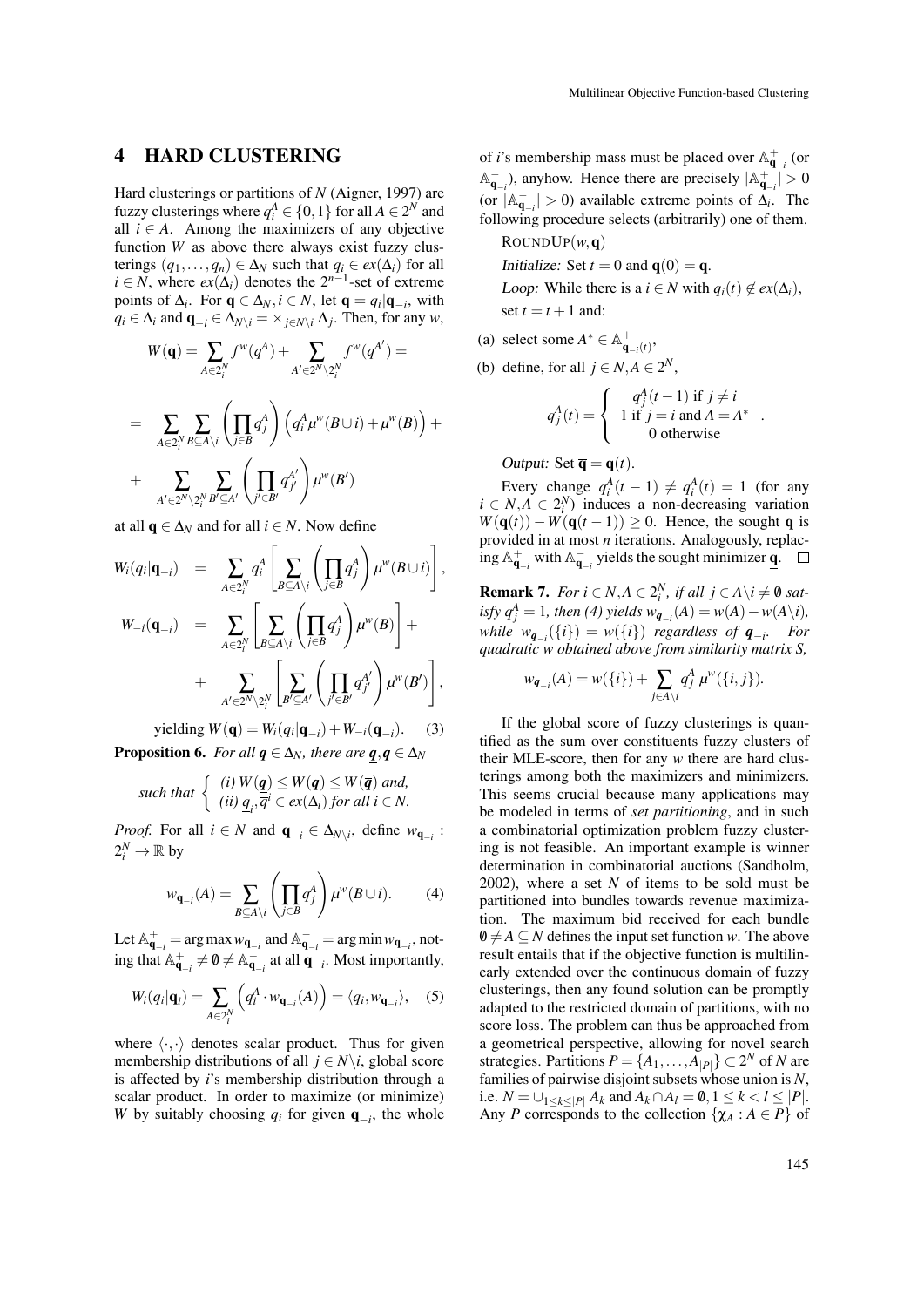those  $|P|$  hypercube vertices identified by the characteristic functions of its blocks (see above). Partitions *P* can also be seen as  $\mathbf{p} \in \Delta_N$  where  $p_i^A = 1$  for all  $A \in P, i \in A$ . The above findings yield the following.

Corollary 8. *For any w, some partition P satisfies*  $W(p) \geq W(q)$  *for all*  $q \in \Delta_N$ *, with*  $W(p) = \sum_{A \in P} w(A)$ *.* 

*Proof.* Follows from propositions 4 and 6.  $\Box$ 

A further remark concerns cluster validity (Wang and Zhang, 2007), with focus on those indices that validate fuzzy clusterings by relying exclusively on membership distributions. As already observed, a basic argument is that the more such distributions are concentrated, the less ambiguous is the fuzzy classification. Evidently, hard clusterings provide *n* distributions each concentrated on a unique extreme point of the associated unit simplex. The above result indicates that if global score is evaluated through MLE, then validation may ignore membership distributions, as the score of any optimal fuzzy clustering also obtains by means of a hard one.

### 5 LOCAL SEARCH

Defining global maximizers is clearly immediate.

**Definition 9.** *Fuzzy clustering*  $\hat{q} \in \Delta_N$  *is a global maximizer if*  $W(\hat{q}) \geq W(q)$  *for all*  $q \in \Delta_N$ *.* 

Concerning local maximizers, consider a vector  $\omega = (\omega_1, \dots, \omega_n) \in \mathbb{R}_{++}^n$  of strictly positive weights, with  $\omega_N = \sum_{j \in N} \omega_j$ , and focus on the equilibrium (Mas-Colell et al., 1995) of the game where data points are players who strategically choose their memberships distribution  $q_i \in \Delta_i$  while being rewarded with fraction  $\frac{\omega_i}{\omega_N}W(q_1,\ldots,q_n)$  of the global score attained at any strategy profile  $(q_1, \ldots, q_n)$ .

**Definition 10.** *Fuzzy clustering*  $\hat{q} \in \Delta_N$  *is a local*  $maximize r$  if  $W_i(\hat{q}_i|\hat{q}_{-i}) \geq W_i(q_i|\hat{q}_{-i})$  *for all*  $q_i \in \Delta_i$ *and all i*  $\in$  *N* (see (3)).

This definition of local maximizer entails that the *neighborhood*  $\mathcal{N}(\mathbf{q}) \subset \Delta_N$  of any  $\mathbf{q} \in \Delta_N$  is

$$
\mathcal{N}(\mathbf{q}) = \bigcup_{i \in N} \Big\{ \tilde{\mathbf{q}} : \tilde{\mathbf{q}} = \tilde{q}_i | \mathbf{q}_{-i}, \tilde{q}_i \in \Delta_i \Big\}.
$$

**Definition 11.** *The*  $(i, A)$ *-derivative of W at*  $q \in \Delta_N$  *is* 

$$
\frac{\partial W(\boldsymbol{q})}{\partial q_i^A} = W(\overline{\boldsymbol{q}}(i,A)) - W(\underline{\boldsymbol{q}}(i,A)) =
$$
  
= 
$$
W_i\Big(\overline{q}_i(i,A)|\overline{\boldsymbol{q}}_{-i}(i,A)\Big) - W_i\Big(\underline{q}_i(i,A)|\underline{\boldsymbol{q}}_{-i}(i,A)\Big),
$$
  
with 
$$
\overline{\boldsymbol{q}}(i,A) = \Big(\overline{q}_1(i,A),\ldots,\overline{q}_n(i,A)\Big) \text{ given by}
$$

$$
\overline{q}_{j}^{B}(i,A) = \left\{ \begin{array}{c} q_{j}^{B} \text{ for all } j \in N \backslash i, B \in 2_{j}^{N} \\ 1 \text{ for } j = i, B = A \\ 0 \text{ for } j = i, B \neq A \end{array} \right. ,
$$

and 
$$
\underline{\mathbf{q}}(i, A) = (q_1(i, A), \dots, q_n(i, A))
$$
 given by  
\n
$$
q_j^B(i, A) = \begin{cases} q_j^B \text{ for all } j \in N \setminus i, B \in 2_j^N \\ 0 \text{ for } j = i \text{ and all } B \in 2_i^N \end{cases}
$$

 $\tanhus \nabla W(\boldsymbol{q}) = \{ \partial W(\boldsymbol{q}) / \partial q_i^A : i \in N, A \in 2_i^N \} \in \mathbb{R}^{n2^{n-1}}$ *is the (full) gradient of W at q. The i-gradient*  $\nabla_i W(q) \in \mathbb{R}^{2^{n-1}}$  of W at  $q = q_i | q_{-i}$  is set function  $\nabla_i W(\boldsymbol{q}) : 2_i^N \to \mathbb{R}$  defined by  $\nabla_i W(\boldsymbol{q}) (A) = w_{\boldsymbol{q}_{-i}}(A)$ *for all*  $A \in 2_i^N$ , where  $w_{\mathbf{q}_{-i}}$  is given by (4).

Remark 12. *Membership distribution q<sup>i</sup>* (*i*,*A*) *is the null one: its*  $2^{n-1}$  *entries are all 0, hence*  $\underline{q}_i(i, A) \not\in \Delta_i$ *.* 

The setting obtained thus far allows to conceive searching for a local maximizer hard clustering **q**<sup>\*</sup> from given fuzzy clustering q as initial candidate solution, and while maintaing the whole search within the continuum of fuzzy clusterings. This idea may be specified in alternative ways yielding different local search methods. One possibility is the following.

LOCALSEARCH(*w*,q)

Initialize: Set  $t = 0$  and  $q(0) = q$ , with requirement  $|\{i : q_i^A > 0\}| \in \{0, |A|\}$  for all  $A \in 2^N$ .

*Loop 1:* While  $0 < \sum_{i \in A} q_i^A(t) < |A|$  for a  $A \in 2^N$ , set  $t = t + 1$  and

(a) select a  $A^*(t) \in 2^N$  such that

$$
\sum_{i \in A^*(t)} w_{\mathbf{q}_{-i}(t-1)}(A^*(t)) \ge \sum_{j \in B} w_{\mathbf{q}_{-j}(t-1)}(B)
$$

for all  $B \in 2^N$  such that  $0 < \sum_{i \in B} q_j^B(t) < |B|$ ,

(b) for 
$$
i \in A^*(t)
$$
 and  $A \in 2_i^N$ , define

$$
q_i^A(t) = \begin{cases} 1 \text{ if } A = A^*(t), \\ 0 \text{ if } A \neq A^*(t), \end{cases}
$$

(c) for  $j \in N \setminus A^*(t)$  and  $A \in 2^N_j$  with  $A \cap A^*(t) = \emptyset$ , define  $q_j^A(t) = q_j^A(t-1) +$ 

$$
+ \left(w(A)\sum_{\substack{B \in 2^N_j \\ B \cap A^*(t) \neq \emptyset}} q_j^B(t-1)\right)\left(\sum_{\substack{B' \in 2^N_j \\ B' \cap A^*(t) = \emptyset}} w(B')\right)^{-1}
$$

(d) for  $j \in N \setminus A^*(t)$  and  $A \in 2^N_j$  with  $A \cap A^*(t) \neq \emptyset$ , define *A*

$$
q_j^A(t)=0.
$$

Loop 2: While  $q_i^A(t) = 1, |A| > 1$  for a  $i \in N$  and  $w(A) < w({i}) + w(A \backslash i)$ , set  $t = t + 1$  and define:

$$
q_i^{\hat{A}}(t) = \begin{cases} 1 \text{ if } |\hat{A}| = 1 \\ 0 \text{ otherwise} \end{cases} \text{ for all } \hat{A} \in 2_i^N,
$$
  
\n
$$
q_j^B(t) = \begin{cases} 1 \text{ if } B = A \setminus i \\ 0 \text{ otherwise} \end{cases} \text{ for all } j \in A \setminus i, B \in 2_j^N,
$$
  
\n
$$
q_{j'}^{\hat{B}}(t) = q_{j'}^{\hat{B}}(t-1) \text{ for all } j' \in A^c, \hat{B} \in 2_{j'}^N.
$$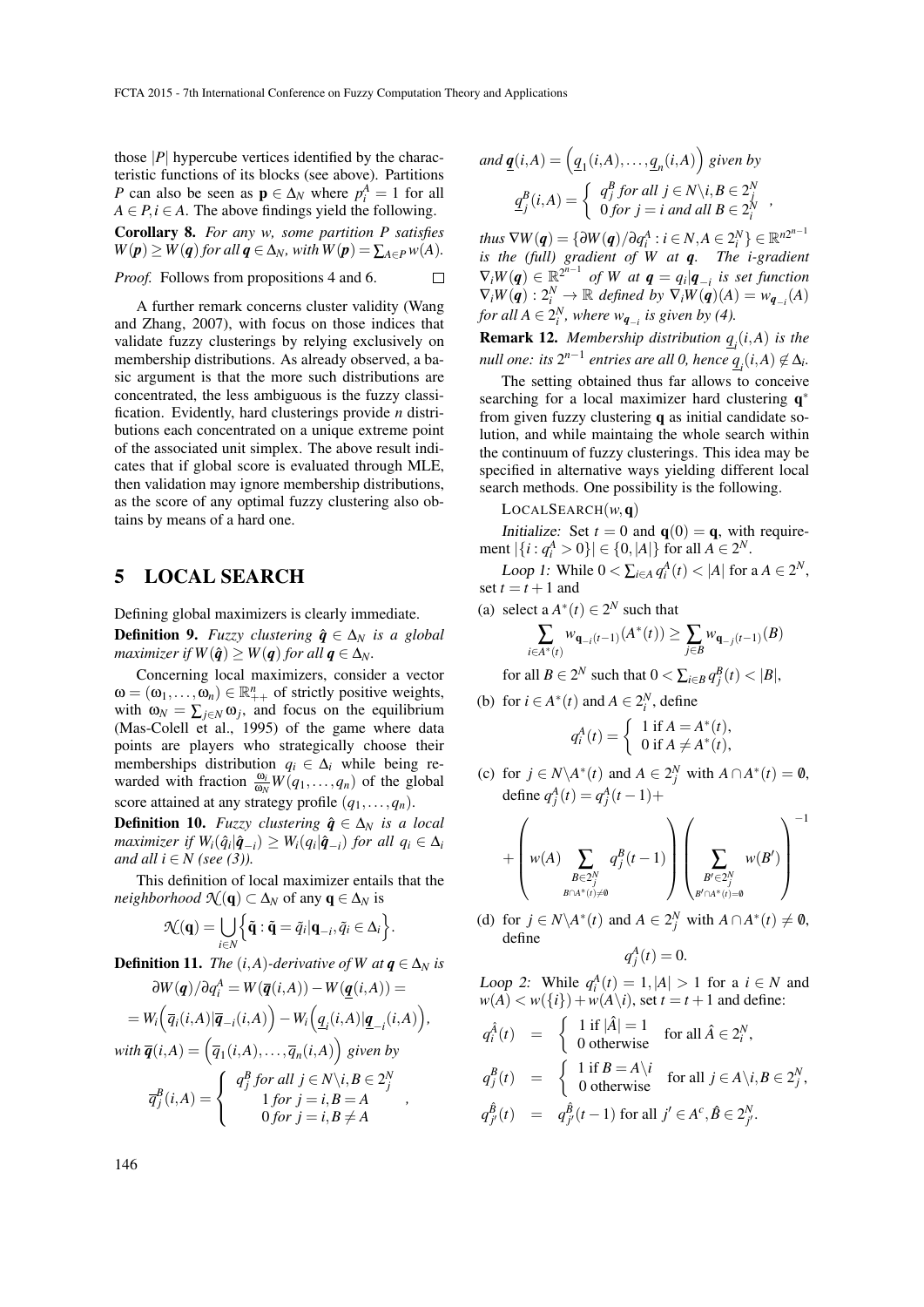Output: Set  $\mathbf{q}^* = \mathbf{q}(t)$ .

Both ROUNDUP and LOCALSEARCH yield a sequence  $\mathbf{q}(0), \dots, \mathbf{q}(t^*) = \mathbf{q}^*$  where  $q_i^* \in ex(\Delta_i)$  for all  $i \in N$ . In the former at the end of each iteration *t* the novel  $\mathbf{q}(t) \in \mathcal{N}(\mathbf{q}(t-1))$  is in the neighborhood of its predecessor. In the latter  $q(t) \notin \mathcal{N}(q(t-1))$ in general, as in  $|P| \le n$  iterations of Loop 1 a partition  $\{A^*(1),...,A^*(|P|)\}=P$  is generated. Selected clusters or blocks  $A^*(t) \in 2^N$ ,  $t = 1, ..., |P|$  are any of those where the sum over data points  $i \in A^*(t)$ of  $(i, A^*(t))$ -derivatives  $\partial W(\mathbf{q}(t-1))/\partial q_i^{A^*(t)}$  $\int_{i}^{A^{(t)}}(t-1)$ is maximal. Once a block  $A^*(t)$  is selected, then lines (c) and (d) make all data points  $j \in N \setminus A^*(t)$ redistribute the entire membership mass currently placed on subsets  $A' \in 2^N_j$  with non-empty intersection  $A' \cap A^*(t) \neq \emptyset$  over those remaining  $A \in 2^N_j$ such that, conversely,  $A \cap A^*(t) = \emptyset$ . The redistribution is such that each of these latter gets a fraction  $w(A)/\sum_{B\in 2^N_j:B\cap A^*(t)=\emptyset}w(B)$  of the newly freed membership mass  $\sum_{A' \in 2^N_j : A' \cap A^*(t) \neq \emptyset} q_j^{A'}(t-1)$ . The subsequent *Loop 2* checks whether the partition generated by Loop 1 may be improved by exctracting some outliers from existing blocks and putting them in singleton blocks of the final output. An outlier basically is a data point displaying very unusual features. In the limit, cluster score *w* may be such that for some data points  $i \in N$  global score decreases when *i* joins any cluster  $A \in 2_i^N$ ,  $|A| > 1$ , that is to say *w*(*A*)−*w*(*A*\*i*)−*w*({*i*}) = ∑*B*∈2<sup>*A*</sup>\2<sup>*A*\*i*</sup>:|*B*|>1</sub> $\mu^W(B) < 0$ . Proposition 13. *Output q* ∗ *of* LOCALSEARCH(*W*,*q*)

#### *is a local maximizer.*

*Proof.* It is plain that the output corresponds to a partition *P*. With the notation of corollary 8 in section 4,  $\mathbf{q}^* = \mathbf{p}$ . Accordingly, any data point  $i \in N$  is either in a singleton cluster  $\{i\} \in P$  or else in a cluster  $A \in P, i \in A$  such that  $|A| > 1$ . In the former case, any membership reallocation deviating from  $p_i^{\{i\}} = 1$ , given memberships  $p_j$ ,  $j \in N \setminus i$ , yields a cover (fuzzy or hard) where global score is the same as at p, because  $\prod_{j\in B\setminus i} p_j^B = 0$  for all  $B \in 2_i^N \setminus A$  (see example 2 above). In the latter case, any membership reallocation  $q_i$  deviating from  $p_i^A = 1$  (given memberhips  $p_j$ ,  $j \in N \setminus i$ ) yields a cover which is best seen by distinguishing between  $2_i^N \setminus A$  and *A*. Also recall that  $w(A) - w(A \setminus i) = \sum_{B \in 2^A \setminus 2^{A \setminus i}} \mu^w(B)$ . Again, all membership mass  $\sum_{B \in 2_i^N \setminus A} q_i^B > 0$  simply collapses on singleton  $\{i\}$  because  $\prod_{j \in B \setminus i} p_j^B = 0$  for all  $B \in 2_i^N \setminus A$ .  $\text{Therefore, } W(\mathbf{p}) - W(q_i|\mathbf{p}_{-i}) = w(A) - w({i}) +$ 

$$
-\left(q_i^A\sum_{B\in 2^A\backslash 2^{A\backslash i}:|B|>1}\mu^w(B)+\sum_{B'\in 2^{A\backslash i}}\mu^w(B')\right)=
$$

$$
=(p_i^A-q_i^A)\sum_{B\in 2^A\setminus 2^{A\setminus i}:|B|>1}\mu^w(B).
$$

Now assume that q is *not* a local maximizer, i.e. *W*(**p**) − *W*( $q_i | \mathbf{p}_{-i}$ ) < 0. Since  $p_i^A - q_i^A > 0$  (because  $p_i^A = 1$  and  $q_i \in \Delta_i$  is a deviation from  $p_i$ ), then

$$
\sum_{B\in 2^A\setminus 2^{A\setminus i}:|B|>1}\mu^w(B)=w(A)-w(A\setminus i)-w(\{i\})<0.
$$

Hence q cannot be the output of Second Loop.  $\Box$ 

In local search methods, the chosen initial canditate solution determines what neighborhoods shall be visited. The range of the objective function in a neighborhood is a set of real values. In a neighborhood  $\mathcal{N}(\mathbf{p})$  of a hard clustering **p** or partition *P* only those  $\sum_{A \in P:|A|>1} |A|$  data points *i* ∈ *A* in non-sigleton blocks  $A \in P$ ,  $|A| > 1$  can modify global score by reallocating their membership. In view of the above proof, the only admissible variations obtain by deviating from  $p_i^A = 1$  with an alternative membership distribution *q*<sub>*i*</sub> such that  $q_i^A \in [0,1)$ , with  $W(q_i|\mathbf{p}_{-i}) - W(\mathbf{p})$  equal to  $(q_i^A - 1) \sum_{B \in 2^A \setminus 2^{A \setminus i},|B| > 1} \mu^w(B) + (1 - q_i^A) w({i}).$ Hence, choosing partitions as initial candidate solutions of LOCALSEARCH is evidently poor. A sensible choice should conversely allow the search to explore different neighborhoods where the objective function may range widely. A simplest example of such an initial candidate solution is uniform distribution  $q_i^A = 2^{1-n}$ . On the other hand, the input of local search fuzzy clustering algorithms is commonly desired to be close to a global optimum, i.e. a maximizer in the present setting. This translates here into the idea of defining a suitable input by means of cluster score function *w*. Along this line, consider  $q_i^A = w(A)/\sum_{B \in 2_i^N} w(B)$ , yielding  $\frac{q_i^A}{q_i^B} = \frac{w(A)}{w(B)} = \frac{q_j^A}{q_j^B}$  for all  $A, B \in 2^N_i \cap 2^N_j$  and all  $i, j \in N$ .

With a suitable initial candidate solution, the search may be restricted to explore only a maximum number of fuzzy clusterings, thereby containing (together with the quadratic MLE of cluster score *w*) the computational burden. In particular, if  $q(0)$  is the finest partition  $\{\{1\},..., \{n\}\}\$  or  $q_i^{\{i\}}(0) = 1$  for all  $i \in N$ , then the search does not explore any neighborhood at all, and such an input coincides with the output. More reasonably, let  $\mathbb{A}_{\mathbf{q}}^{\max} = \{A_1, \ldots, A_k\}$  denote the collection of maximal data subsets where input memberships are strictly positive. That is,  $q_i^{A_{k'}} > 0$ for all  $i \in A_{k'}$ ,  $1 \leq k' \leq k$  as well as  $q_j^B = 0$  for all  $B \in 2^N \setminus (2^{A_1} \cup \cdots \cup 2^{A_k})$  and all *j* ∈ *B*. Then, the output shall be a partition  $\hat{P}$  each of whose blocks  $A \in P$ satisfies  $A \subseteq A_{k'}$  for some  $1 \leq k' \leq k$ . Hence, by suitably choosing the input q, LOCALSEARCH outputs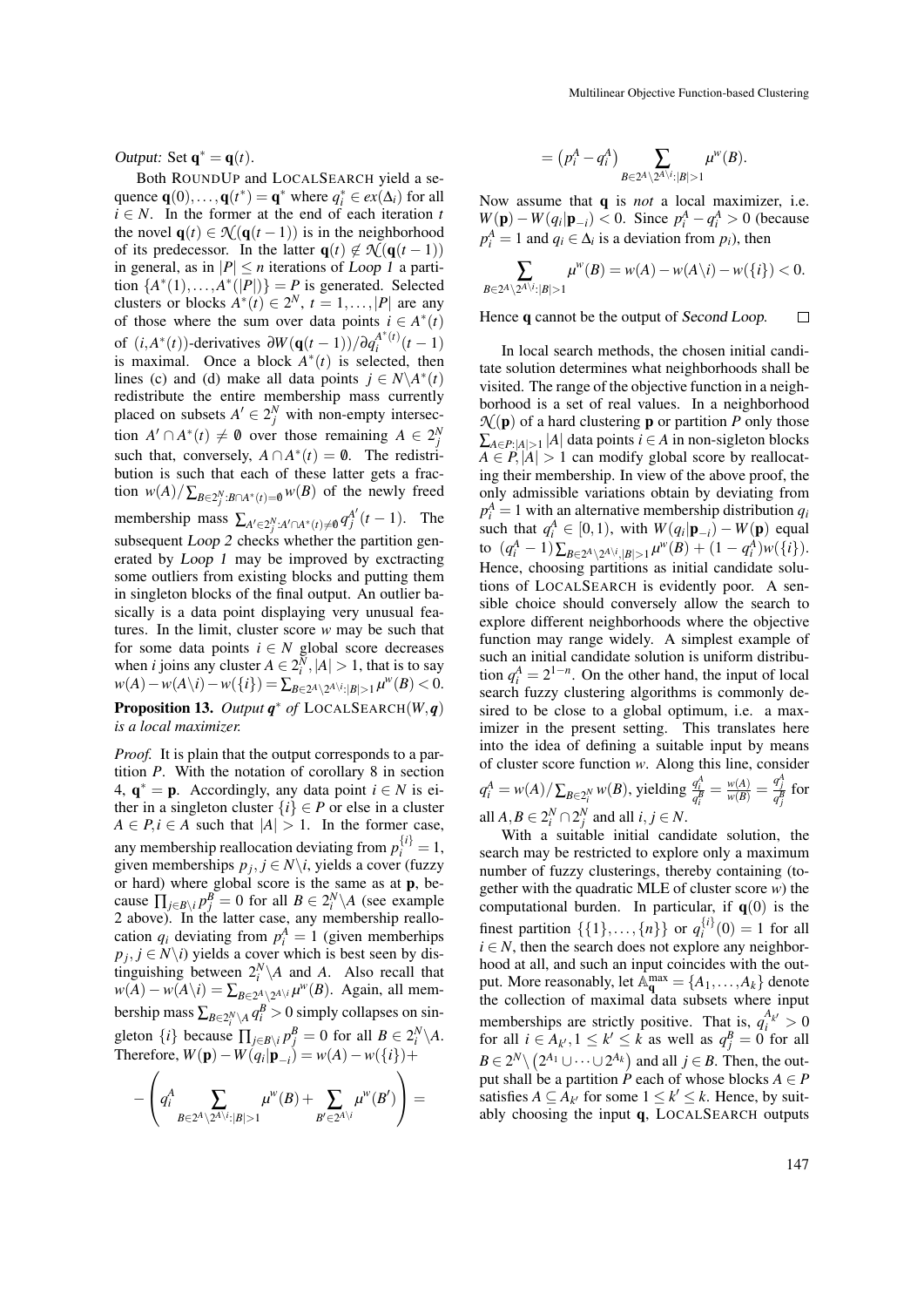a partition with no less than some maximum desired number  $k(\mathbf{q})$  blocks.

## 6 CONCLUSIONS

This paper approaches objective function-based fuzzy clustering by firstly eliciting a real-valued cluster score function, quantifying the positive worth of data subsets in the given classification problem. Clustering is next interpreted in terms of combinatorial optimization via set partitioning. The proposed gradientbased local search relies on a novel expansion of the MLE of near-Boolean functions (Rossi, 2015) over the product of *n* simplices, each of which is  $2^{n-1} - 1$ dimensional, *n* being the number of data. The method needs not the input to specify a desiderd number of clusters, as this latter is determined autonomously through optimization, and applies to any classification problem, handling data sets not necessarily included in a Euclidean space: proximities between data points and within clusters may be quantified in any conceivable way, including information theoretic measurement (Pirró and Euzenat, 2010).

### REFERENCES

- Aigner, M. (1997). *Combinatorial Theory*. Springer. Reprint of the 1979 Edition.
- Bensaid, A., Hall, L., Bezdek, J., Clarke, L., Silbiger, M., Arrington, J., and Murtagh, R. (1996). Validityguided (re)clustering with applications to image segmentation. *IEEE Trans. on Fuzzy Sys.*, 4(2):112–123.
- Bezdek, J. and Pal, S. (1992). *Fuzzy Models for Pattern Recognition*. IEEE Press.
- Boros, E. and Hammer, P. (2002). Pseudo-Boolean optimization. *Discrete App. Math.*, 123:155–225.
- Cottrell, M., Hammer, B., Hasenfuß, A., and Villmann, T. (2006). Batch and median neural gas. *Neural Networks*, 19(6-7):762–771.
- Crama, Y. and Hammer, P. L. (2011). *Boolean Functions: Theory, Algorithms, and Applications*. Cambridge University Press.
- Du, K.-L. (2010). Clustering: a neural network approach. *Neural Networks*, 23:89–107.
- Kashef, R. and Kamel, M. S. (2010). Cooperative clustering. *Pattern Recognition*, 43(6):2315–2329.
- Korte, B. and Vygen, J. (2002). *Combinatorial Optimization. Theory and Algorithms*. Springer.
- Krishnapuram, R. and Keller, J. (1996). The possibilistic c-means algorithm: insights and recommendations. *IEEE Transactions on Fuzzy Systems*, 4(3):148–158.
- Lughofer, E. (2008). Extensions of vector quantization for incremental clustering. *Pattern Recognition*, 41:995– 1011.
- Mas-Colell, A., Whinston, M. D., and Green, J. R. (1995). *Microeconomic Theory*. Oxford University Press.
- Ménard, M. and Eboueya, M. (2002). Extreme physical information and objective function in fuzzy clustering. *Fuzzy Sets and Systems*, 128:285–303.
- Ng, A. Y., Jordan, M. I., and Weiss, Y. (2002). On spectral clustering: analysis and an algorithm. In Dietterich, T. G., Becker, S., and Ghahramani, Z., editors, *Advances in Neural Information Processing Systems 14*, volume 2, pages 849–856. MIT Press.
- Pal, N. and Bezdek, J. (1995). On cluster validity for the fuzzy c-means model. *IEEE Transactions on Fuzzy Systems*, 3(3):370–379.
- Pardalos, P., Prokopyev, O., and Busygin, S. (2006). Continuous approaches for solving discrete optimization problems. In Appa, G., Pitsoulis, L., and Williams, H., editors, *Handbook on Modeling for Discrete Optimization*, pages 39–60. Springer.
- Pirró, G. and Euzenat, J. (2010). A feature and information theoretic framework for semantic similarity and relatedness. In *Proceedings of The Semantic Web Conference ISWC 2010*, pages 615–630. LNCS 6496.
- Rezaee, M., Lelieveldt, B., and Reiber, J. (1998). A new cluster validity index for the fuzzy c-means. *Pattern Recognition Letters*, 19:237–246.
- Rossi, G. (2015). *Continuous set packing problems and near-Boolean functions*. arXiv 1509.07986v1. Submitted to ICPRAM 2016.
- Rota, G.-C. (1964). On the foundations of combinatorial theory I: theory of Möbius functions. Z. Wahrschein*lichkeitsrechnung u. verw. Geb.*, 2:340–368.
- Roubens, M. (1982). Fuzzy clustering algorithms and their cluster validity. *European Journal of Operational Research*, 10(3):294–301.
- Sandholm, T. (2002). Algorithm for optimal winner determination in combinatorial auctions. *Artificial Intelligence*, (135):1–54.
- Schaeffer, S. E. (2007). Graph clustering. *Computer Science Review*, 1(1):27–64.
- Shawe-Taylor, J. and Cristianini, N. (2004). *Kernel Method for Pattern Analysis*. Cambridge University Press.
- Slonim, N., Atwal, S. G., Tkačik, G., and Bialek, W. (2005). Information-based clustering. *PNAS*, 102(51):18297– 18302.
- Valente de Oliveira, J. and Pedrycz, W. (2007). *Advances in fuzzy clustering and its applications*. Wiley.
- von Luxburg, U., Belkin, M., and Bousquet, O. (2008). Consistency of spectral clustering. *The Annals of Statistics*, 36(2):555–586.
- Wang, W. and Zhang, Y. (2007). On fuzzy cluster validity indices. *Fuzzy Sets and Systems*, 158:2095–2117.
- Wu, S. and Chow, T. W. S. (2004). Clustering of the selforganizing map using a cluster validity index based on inter-cluster and intra-cluster density. *Pattern Recognition*, 37:175–188.
- Xie, X. and Beni, G. (1991). Validity measure for fuzzy clustering. *IEEE Transactions on Pattern Analysis and Machine Intelligence*, 13(8):841–847.